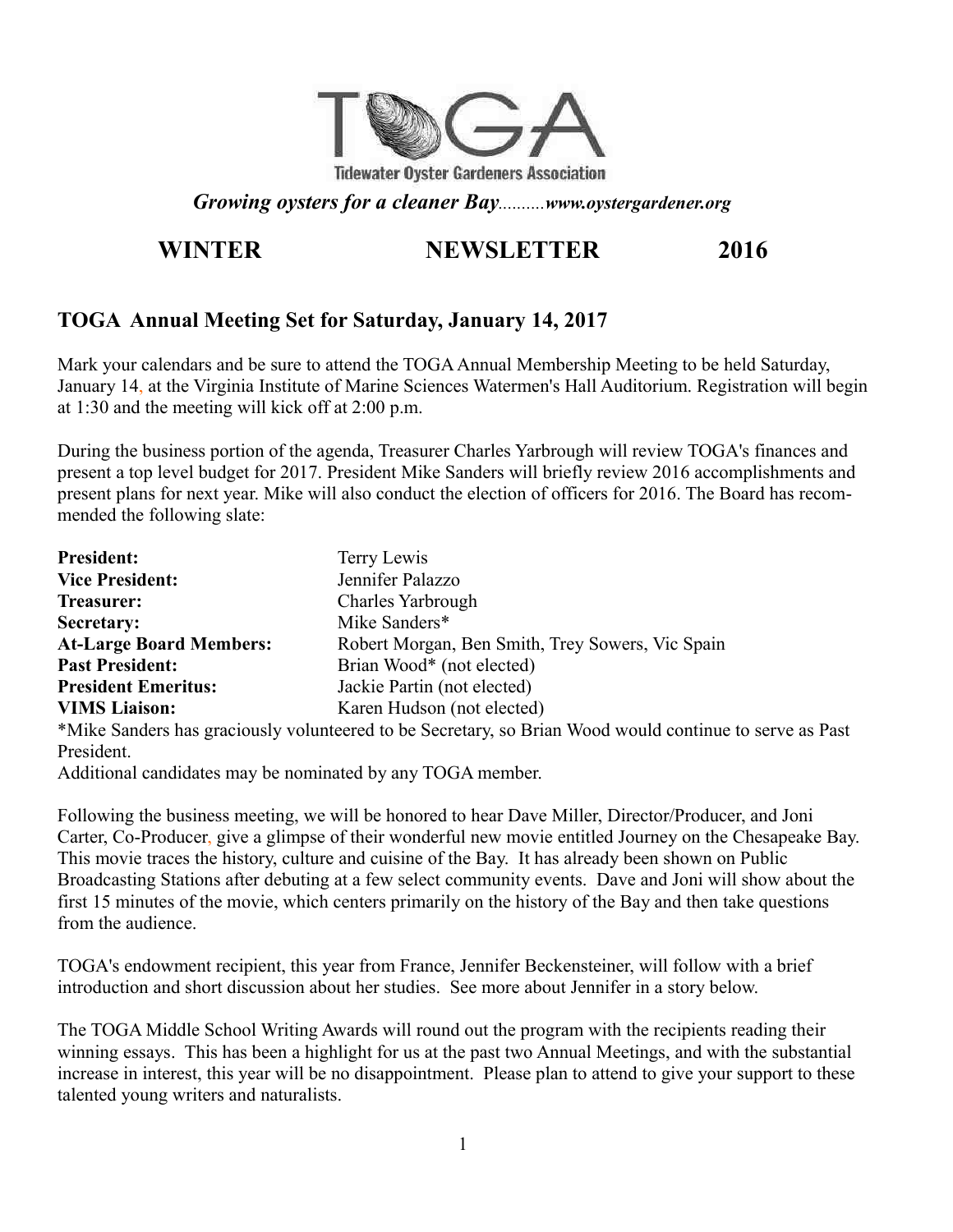After the meeting adjourns, we'll have time for some excellent food and camaraderie. Please bring a dish to share. Various oyster dishes are most welcome, but finger foods and desserts are also needed. Should you desire to bring something for the potluck, please email Brenda Sanders (bksanders 54@gmail.com) and let her know what you will be bringing, so she can ensure we don't have too much duplication.

On behalf of the TOGA Board, we very much look forward to seeing you and hope you'll join us at this special meeting.

## **Update on the TOGA/VIMS Fellowship Endowment (Honoring Jackie Partin and Mike Osterling)**

The TOGA endowment funds for June 30, 2016, were book valued at \$112,212 and the market value was \$120,881. Every gift of support, be it through donations from the float building efforts or individual gifts from TOGA members toward the TOGA Fellowship, makes a huge difference for the students who benefit from it. Thank you, from all of us, to all of you, for making the endowment a reality and for continuing its growth for future students. All charitable gifts to the TOGA Endowment held in the VIMS Foundation (a 501c3 organization) are tax deductible. The TOGA Endowment supports graduate students of the Virginia Institute of Marine Science, researching oysters and shellfish and more broadly the ecological restoration of the Chesapeake Bay, which ultimately impacts shellfish. To learn more about VIMS, please check out our website www.VIMS.edu, or call Jennifer Dillon at 804-684-7226.

--Jennifer Dillon, VIMS Associate Director of Development

*Note- If you would like to donate to the Endowment on-line, please go to www.oystergardener.org and click on TOGA/VIMS Endowment at the bottom of the home page. To donate by mail, please make checks out to "VIMS Foundation," noting "TOGA Fellowship Endowment (3506)" in the memo section, and mail to Virginia Institute of Marine Science Foundation, c/o The College of William and Mary, P.O. Box 1693, Williamsburg, VA 23187-8779. The TOGA Board wishes to express its gratitude to all who have supported this effort.* -- Vic Spain, MOG

### **From the Current TOGA/VIMS Endowment Recipient**

Greetings! My name is **Jennifer Beckensteiner**. I am coming from France, and I am currently starting my third year at the Virginia Institute of Marine Science as a PhD student. I am working with David Kaplan and Andrew Scheld from the Fisheries Science Department on the determination of the success or failure of marine spatial management and the effectiveness of property rights for fisheries management.

The overarching goal that spans my academic, research, and career pursuits is to better understand how people impact marine environments and how we can mitigate negative impacts. This long standing interest in marine resource management is central to the two vocational degrees I have received in France, as well as my ongoing research at VIMS. The first master's degree that I received was from the University of Montpellier II (Montpellier, France) in the field of practical ecology and biodiversity management. I then pursued a second MS in fisheries science in the grande école Agrocampus Ouest (Rennes, France). This combination of degrees has given me cross-disciplinary skills with my overall research profile being situated at the research / management interface. My current doctoral work requires integrating these crossdisciplinary skills to elucidate the effectiveness and conservation value (if any) of spatial property rights for fisheries management. Specifically, my research involves identifying potential challenges or inadequacies related with Territorial Use Rights for Fisheries for the effective management of benthic resources.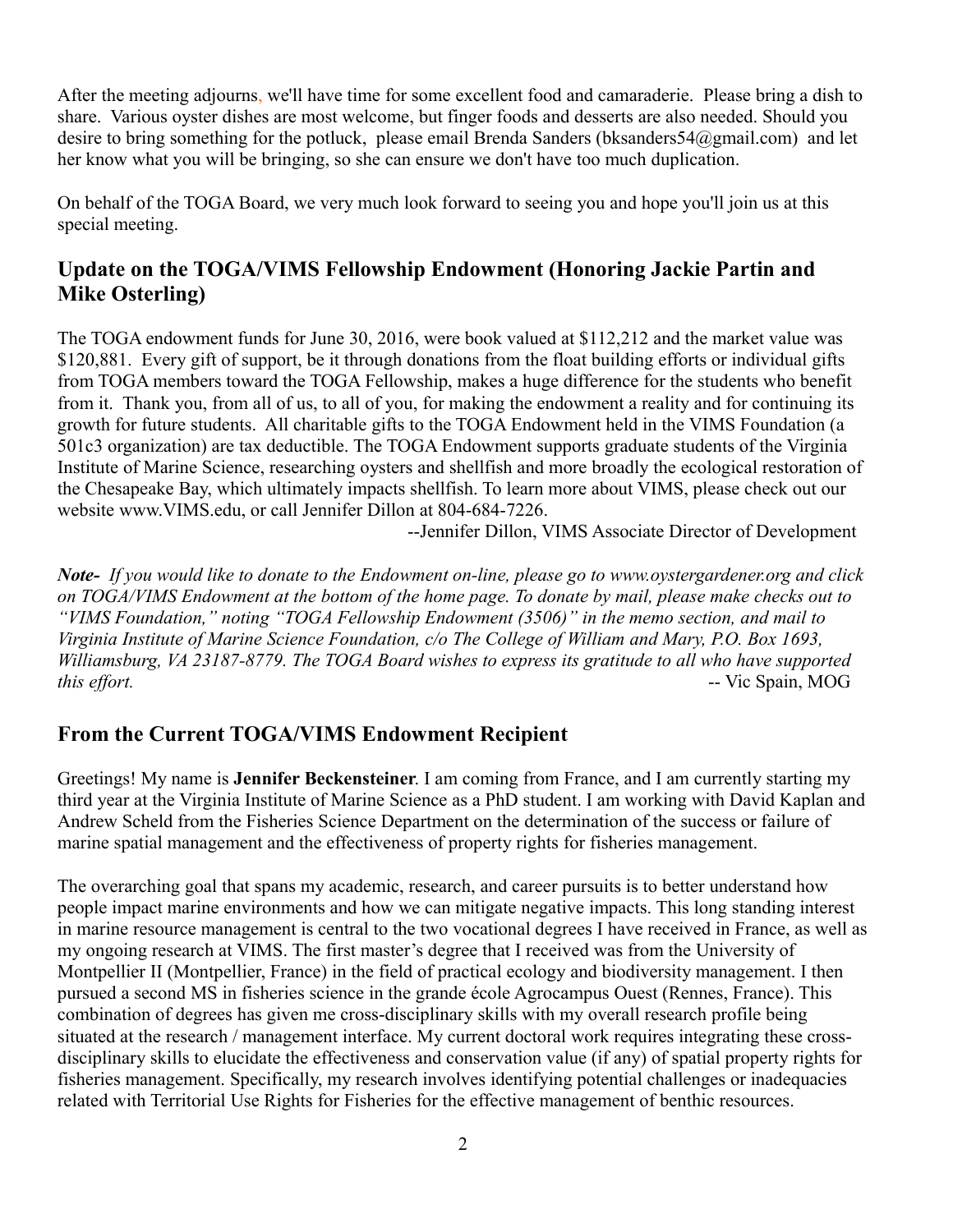Current eastern oyster fishery production in Virginia is a fraction of what it was a century ago due to overfishing, habitat destruction, disease, and pollution. Exclusive access rights such as leased areas are a tool used frequently in management of shellfish beds that has been considered successful at increasing oyster yields. However a large number of these oyster-leased areas in Virginia waters are thought to be under-used or under-productive, and it is not clear why. By developing an understanding of spatial and temporal trends in private oyster lease use and productivity in the lower Chesapeake Bay, drivers and barriers behind these trends will be uncovered through my research in order to enhance lease rights' efficacy for management of the eastern oyster fishery. A model that includes potential drivers such as environmental parameters, time series of catch, lease area and turnover, oyster seed and hatchery costs, and regional socioeconomic time series will predict how productive a particular leased ground could be. It will also provide a metric to compare actual production against and will be valuable to oyster managers and growers trying to understand and visualize bay oyster production. The information generated through this research will clarify current trends in leased area use, as well as determine what factors limit current and future industry growth and productive use of leased grounds.

# **Middle School Students Encouraged to Write an Essay to Win Fabulous Prizes**

The December 15th deadline for the third annual TOGA Middle School Essay contest is fast approaching, so please encourage any aspiring young students to get their pens out and send in an entry!

After very successful Middle School Writing Contests the past two years, TOGA is again offering three prizes of \$150, \$100, and \$50 for first, second and third places respectively for the top essays. The theme of the essays is "Consider the Oyster"--a wide open category that must include an essay based on oysters. The competition is open to all Virginia students in grades 6, 7 and 8. Home-schooled students are welcome to enter.

Prizes will also include gear from outdoor sports businesses and Supporting Members of TOGA. Winners will be announced and awards presented at the TOGA annual membership meeting at the Virginia Institute of Marine Sciences on January 14, 2017. The winners' parents, a mentor, or a teacher may be guests of TOGA for the presentation event. The winning entries will be read by the students at the awards program during the Annual Meeting.

The three top winners will be published on the TOGA website and may be published in other publications or websites, including the Virginia Outdoor Writers Association website.

The article should be written in WORD format and attached to an e-mail. The submissions can be made between now and the December 15, 2016, deadline. For more information go to www.oystergardener.org.

## **People's Community Bank Agrees to Co - Sponsor Middle School Writing Contest**

Peoples Community Bank (PCB) of the Northern Neck and Fredericksburg of Virginia has agreed to provide \$300 for prize money for the TOGA Middle School Writing Contest, plus \$100 for literature and banners to promote the contest.

"This promises to be a great partnership," said Terry Lewis, TOGA Writing Contest Chair. "We certainly welcome PCB's assistance and very much appreciate their community involvement," he said.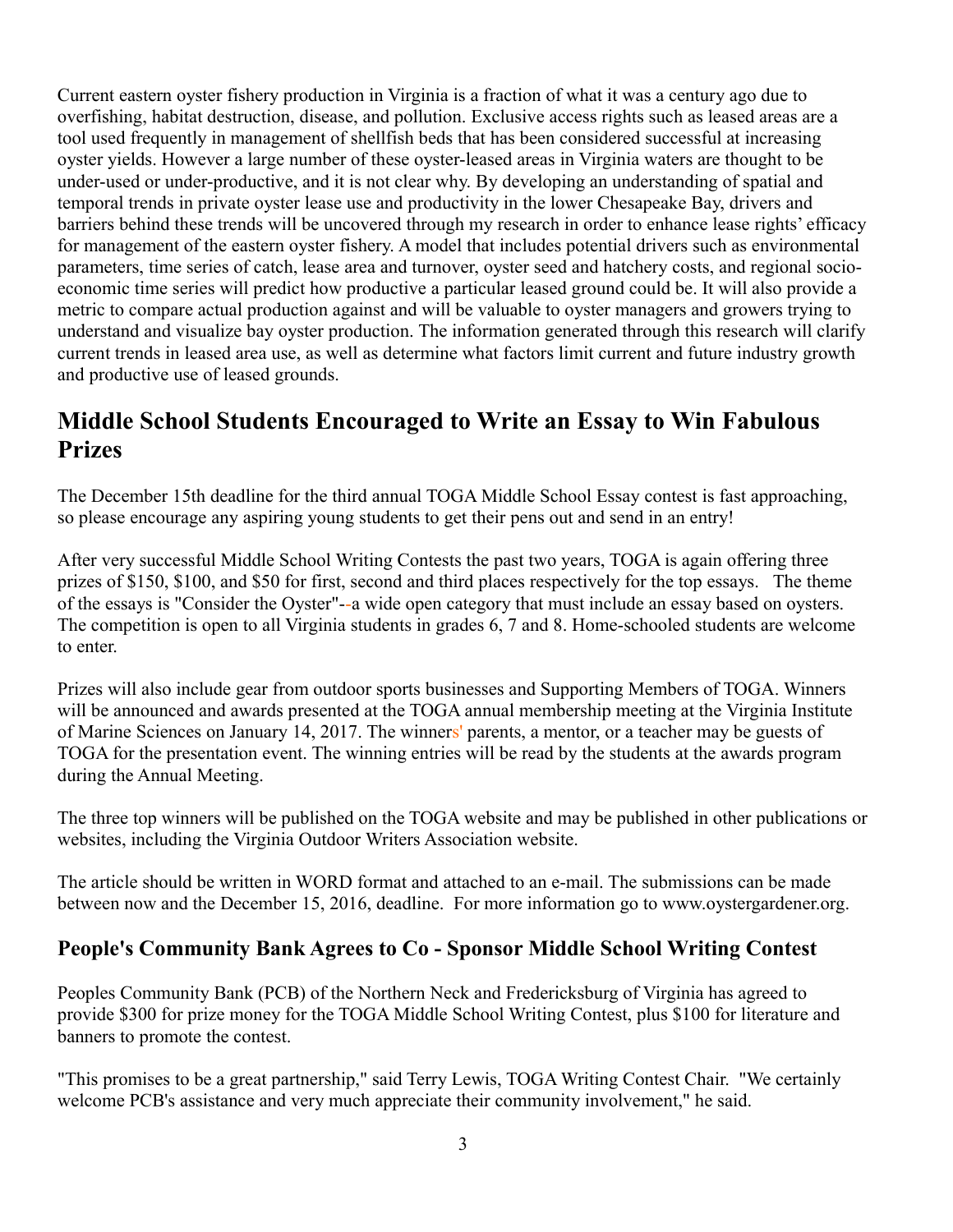Peoples Community Bank was founded over a century ago in 1913. Five locations offer service to customers along the Route 3 corridor from Warsaw to Fredericksburg. "Our customer's success is our priority as we focus on integrity, personal service, and the financial well-being of our clientele," said Jennifer Dixon, PCB Branch Manager. "We are committed to our customers, shareholders, and the communities we serve; and because our employees live, work, and volunteer in these areas, Peoples Community Bank is truly that… a Local Community Bank," she said.

With this new partnership, TOGA hopes to continue to improve and increase participation in this very popular contest, which directly helps teach students about the importance of oysters in the Bay's ecology. --Terry Lewis, MOG

## **Teaching Environmental Stewardship**

Many of TOGA's Outreach events receive considerable publicity and attention, but many of our efforts with school children are largely unheralded. Teaching environmental stewardship to the next generation is a very important component of TOGA's mission, yet this work does not always get the recognition it deserves. Small teams of volunteers who have developed relationships and rapport with educators work fairly independently from the larger TOGA organization to bring our message to the kids. The exception that proves the rule is our annual middle school essay contest which is attracting considerable media coverage. Other efforts, many of which have been going on for years, are "below the radar." The following paragraphs are intended to highlight some of these programs. It is nowhere near a complete list, but illustrates a variety of different activities with the hope that more TOGA members may identify opportunities and take the initiative to build new programs.

**Kilmarnock Boys and Girls Club-** Every Friday afternoon during the school year, Madison Boyd, Nick Ferriter and Klaus Boese mentor an Oyster Club at Camp Kekoka, where the kids tend to their own oyster garden.

 **Belle Isle State Par**k-Working with park rangers, a TOGA team led by Brian Wood conducts hands-on tonging simulations, storyboard talks and oyster anatomy lessons for multiple annual field trips from various local county school systems.

**Chesapeake Bay Day-**Bob Morgan and friends support an annual all-day program at Mathews Middle School where sixth graders rotate through different stations in small groups, learning about their unique heritage. TOGA's station includes critter-filled aquariums illustrating how oysters filter the Bay and provide marine habitat.

**Earth Day-**Fort A.P. Hill hosts an annual Earth Day field trip experience for over 800 school children. Mike Sanders organizes TOGA's participation replete with outreach tent, aquariums, storyboards and oyster growout equipment.

**Elkton Field Trip-**TOGA's mission of helping to educate young people about oysters doesn't stop at the water's edge, but is being felt throughout the Commonwealth and beyond. This spring students, teachers and chaperones from Elkton, VA spent several days at a camp on the Piankatank River. Their studies led the "Bay Bound" class to an increased awareness of what impacts agricultural practices in the "Breadbasket of Virginia" can have on the Bay and its ecosystem. After an outstanding tour provided by Mike Congrove and staff at the Oyster Seed Holding Company, the students spent the rest of the afternoon at TOGA Vice President Terry Lewis's residence, learning about blue crabs, pulling a few pots, and bringing in some oysters from the Lewis oyster garden. A few oysters were shucked and eaten right on the beach, and others were taken for an oyster roast that evening at camp.

**Richmond County Middle School-**This fall Jennifer Palazzo explained the Lifecycle of an Oyster in a presentation to 105 Richmond County Middle School Students. She filled two aquariums with sea water and about a dozen live oysters (and even some sea squirts and mussels!) to show their filtering capabilities. The bulk of the presentation was in a question and answer format. Many of the students had first-hand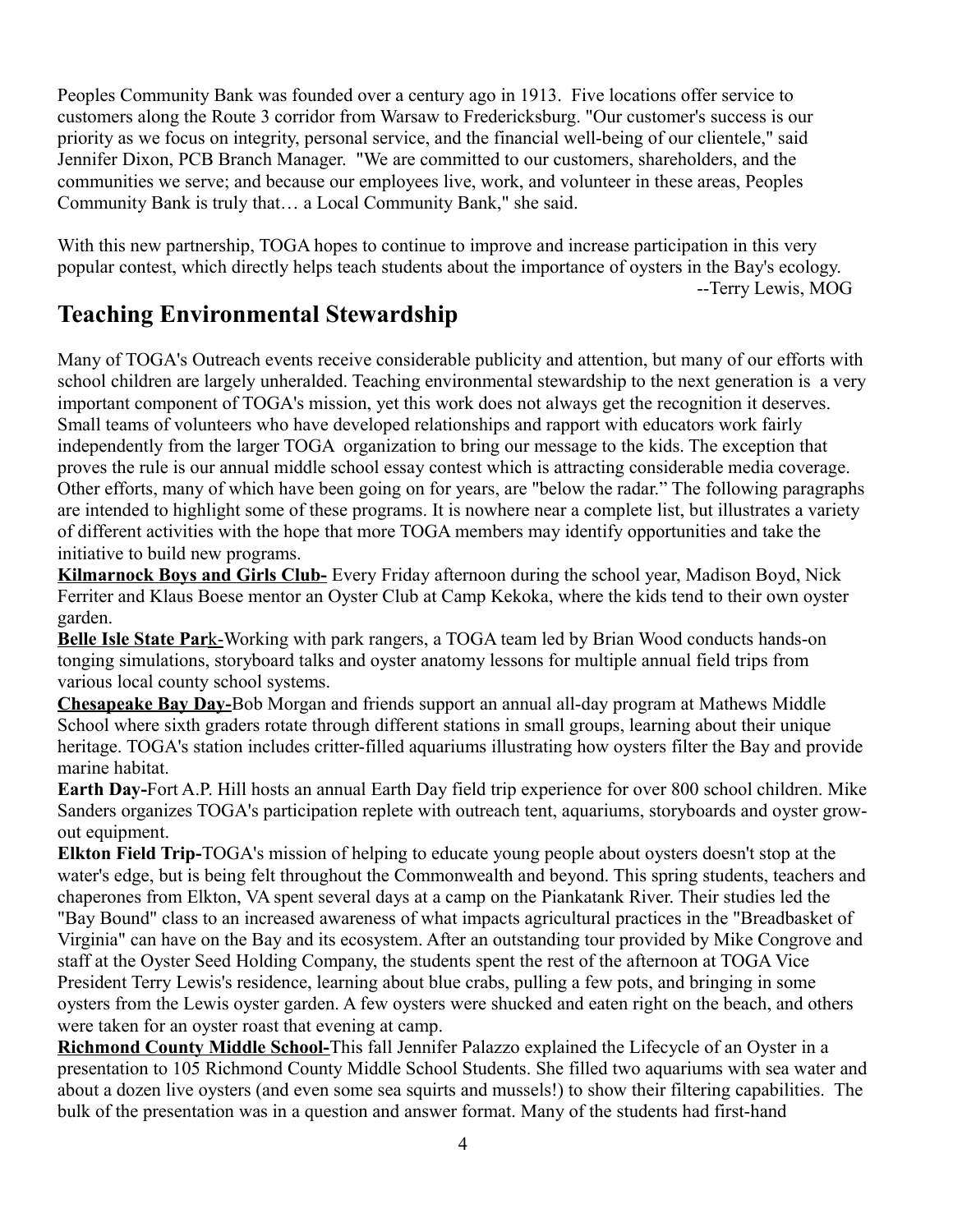experience via friends or family members who have exposed them to oyster gardening. The students were enthusiastic and participation was fantastic. They were encouraged to participate in TOGA's essay program. Interested and informed youth are the future of TOGA!

**St. Mary Star of the Sea School-**Sister Mary John, Principal at St. Mary Star of the Sea School in Hampton, found out about TOGA because of the 2015 TOGA-sponsored writing contest which some of her students entered. The teachers and students needed a little help managing the oysters they were gardening for donation to the Chesapeake Bay Foundation for restoration. They had a new dock with rails for safety, but that made it hard to recover their floats for cleaning and harvesting. So Terry Lewis and Vic Spain made some flip floats and a light-weight davit so they could safely get the floats onto the dock. They also enjoyed talking with the students who were excited to be helping restore the Bay oysters.

**Longwood University's Camp for Environmental Exploration-**This summer Laura Todd organized a TOGA educational oyster aquarium display for elementary school campers from Westmoreland County. That exercise also served as a "train the trainer" session for Longwood University students who observed with the intention of including the material in future camp sessions they hope to conduct next year with continued TOGA assistance.

# **Camp Kekoka Oyster Reef Project, We have a Reef – The Project Continues**

At the time of the previous update on the Camp Kekoka oyster reef project, the shells to be seeded with oyster larvae had been bagged, washed and assembled on the dock in Pittman's Cove. They were ready to be seeded with larvae. We had bagged about 150 bushels of shell into 225 bags. Each bag was about 2/3 of a bushel and held roughly 335 shells.

TOGA member Dudley Biddlecomb recommended a method he successfully uses to set spat on shell. It involves placing the bagged shell in silos--circular wire cages lined with filter cloth that are set directly in the water. This method allows water flow, but prevents the larvae from escaping. It contrasts with commercial operations that place the shell in tanks on land and then circulate water through the tanks. TOGA did not have the space or the funds to duplicate that method.

Dudley loaned the reef project three of his silos. Volunteers increased two in height to allow for the greater water depth at Pittman's Cove. With the help of TOGA volunteers, the two silos were successfully placed in the cove on August 25th, only to discover that when filled with about 100 bags each, the uppermost bags would be out of the water at low tide, killing any set larvae. Thus, the third silo was hastily made ready with filter cloth and ten bags each from silos one and two transferred into it. An additional 25 bags were placed on the existing reef shell base. These were to serve as a control to determine whether any natural strike was occurring in in the cove at the time the silos were seeded.



In the late afternoon of August 26, Karen Hudson of VIMS released 3 million wild diploid larvae into the silos (see photo on left). A week later a bag was pulled from a silo and examined for evidence of strike. Using a magnifying glass, Karen was able to see some spat on shell, but recommended waiting another ten days to re-examine the bags and then determine the date to lift the bags out of the silos. At that time, a sample count of the strike would be made and the spat on shell distributed over the shell base of the reef.

The counting of the strike, lifting of the bags from the silos,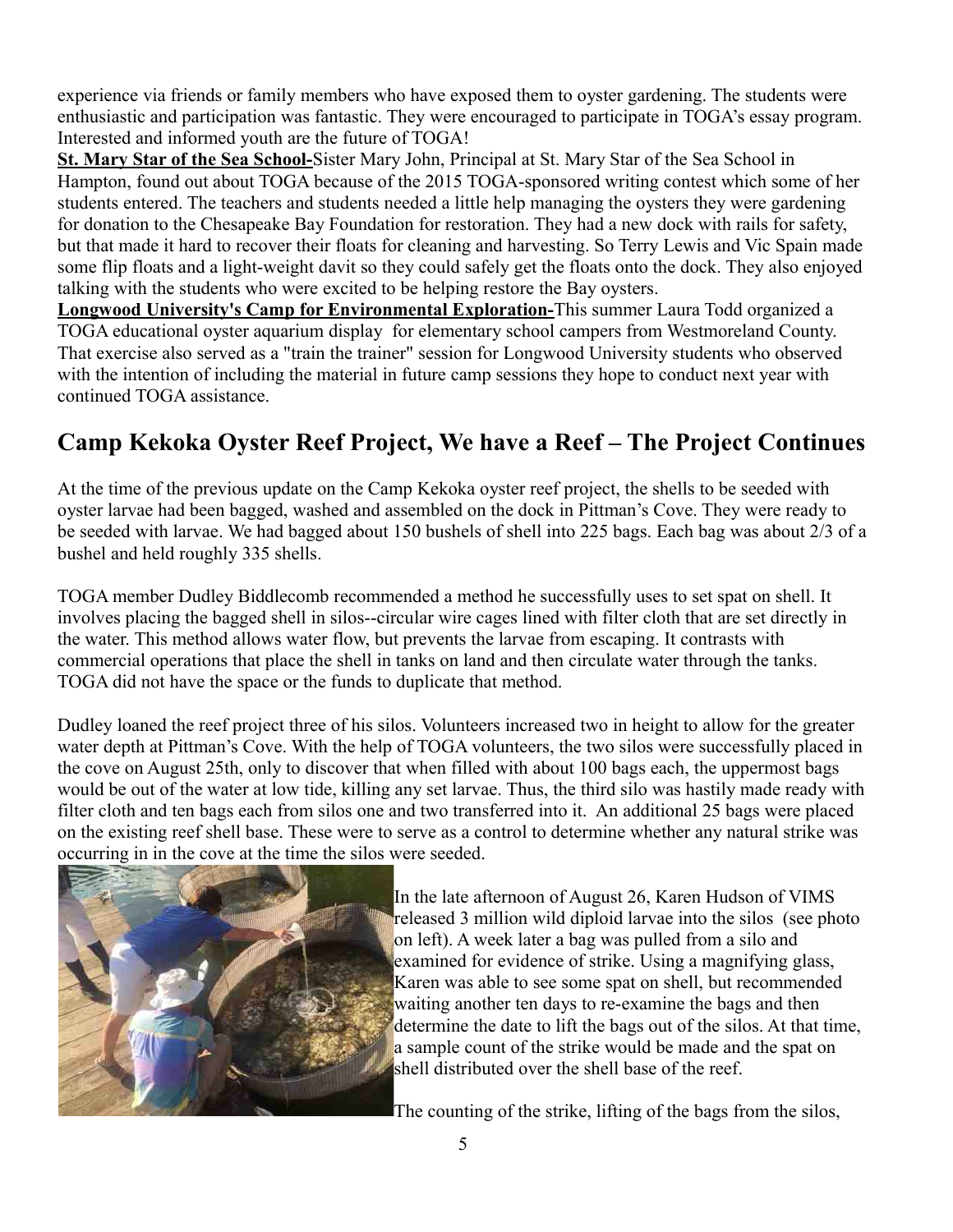and distributing the shells over the reef occurred on Friday and Monday, October 7th and 10. In silos one and two, two bags were sampled from three levels of the silo: top, middle, and bottom. From silo three (containing only 20 bags), bags were sampled only from the two levels. Fifteen shells were taken at random from each bag and counted for strike, i.e. a total of 240 shells. The result of the sampling was that we had a setting efficiency ratio of 3.6 % or roughly 110,000 spat on shell. Compared to a "good" commercial setting efficiency ratio of 12% our ratio is low. However, our cages were not sealed on the bottom and many of the shells that were sampled showed multiple scars. That was an indicator that predators, most likely mud crabs, were having a feast on our spat. In contrast, the bags that had been placed on our reef base showed no evidence of strike, indicating that there were no wild larvae present and, also, that none our larvae had escaped from the silos.

Apart from the bags of shell that went into the silos and onto the reef base, in early July we had hung a bag from the side of the dock in Pittman's Cove. When we examined it in September, we were pleasantly surprised to note that we had a good number of healthy strike. That is a strong indicator that in future seasons the reef will attract significant wild strike and that we can expect a healthy growth of our reef.

In October, while we were busy with the working on the establishment of the reef, through contacts made by Dave Turney, we had the good fortune of receiving two significant donations, which will be of great help in the ongoing project of expanding the reef over the four acres of bottom leased in Pittman's Cove. Jack Blaine donated a floating dock. It will be essential for moving and distributing oyster shell going forward. Up to now we have had the use of a dock on loan to us from Ben Smith. He had originally wanted it returned by July, but graciously consented to let us use it for the remainder of the season. Without Ben's dock, our progress could not have been accomplished. Additionally, Curt Bluefield donated a small barge to us. This gives us our own boat and we will no longer have to borrow the skiff belonging to Camp Kekoka. They were most generous in making it available to us for the past two years. The floating dock and barge were located up in the Western Corrotoman. Madison Boyd and John McConnico towed them down to Carters Creek where they handed them off to Ken Hammond and his son, who had boated down from Reedville. The tow from Carters Creek, down the Rappahannock and through the Bay into Indian Creek and Pittman's Cove turned out to be more than they bargained for. Increasing winds and oncoming seas turned a difficult tow into an ordeal. Our thanks to Ken and his son for the extraordinary effort they made. Finally, Albert Pollard donated a silo float to TOGA. This is a very special structure designed to hold ten silos that are about two feet in diameter and four feet high. They can be raised and lowered via a hoist on the float. Going forward we will be able to use the float for our efforts to set spat on shell. TOGA is extremely thankful for these generous and very useful donations.

In conclusion, we have established the beginnings of an oyster reef that will provide a living lesson of oyster aquaculture in the Chesapeake Bay area to the members of the Oyster Club members of the Boys and Girls Club of the Northern Neck. We have an initial success, but much needs to be done to further expand the reef to the full four acres of our bottom lease. In particular, we need to find additional large quantities of shell, and a small outboard motor to power our newly acquired barge would be nice. Anyone who has information on where to obtain shell or an outboard, or would like to volunteer, should contact Madison Boyd, the project coordinator. He can be reached by email at triteceng2@live.com, or by phone at 1 (703) 946 4945. --Klaus Boese, MOG



Our newsletter was paid for by funds generated from the sale of Chesapeake Bay license plates. These funds also help pay for the Spring Fairs and the MOG course. See **http://dmv.virginia.gov/exec/vehicle/splates/info.asp?idnm=CB**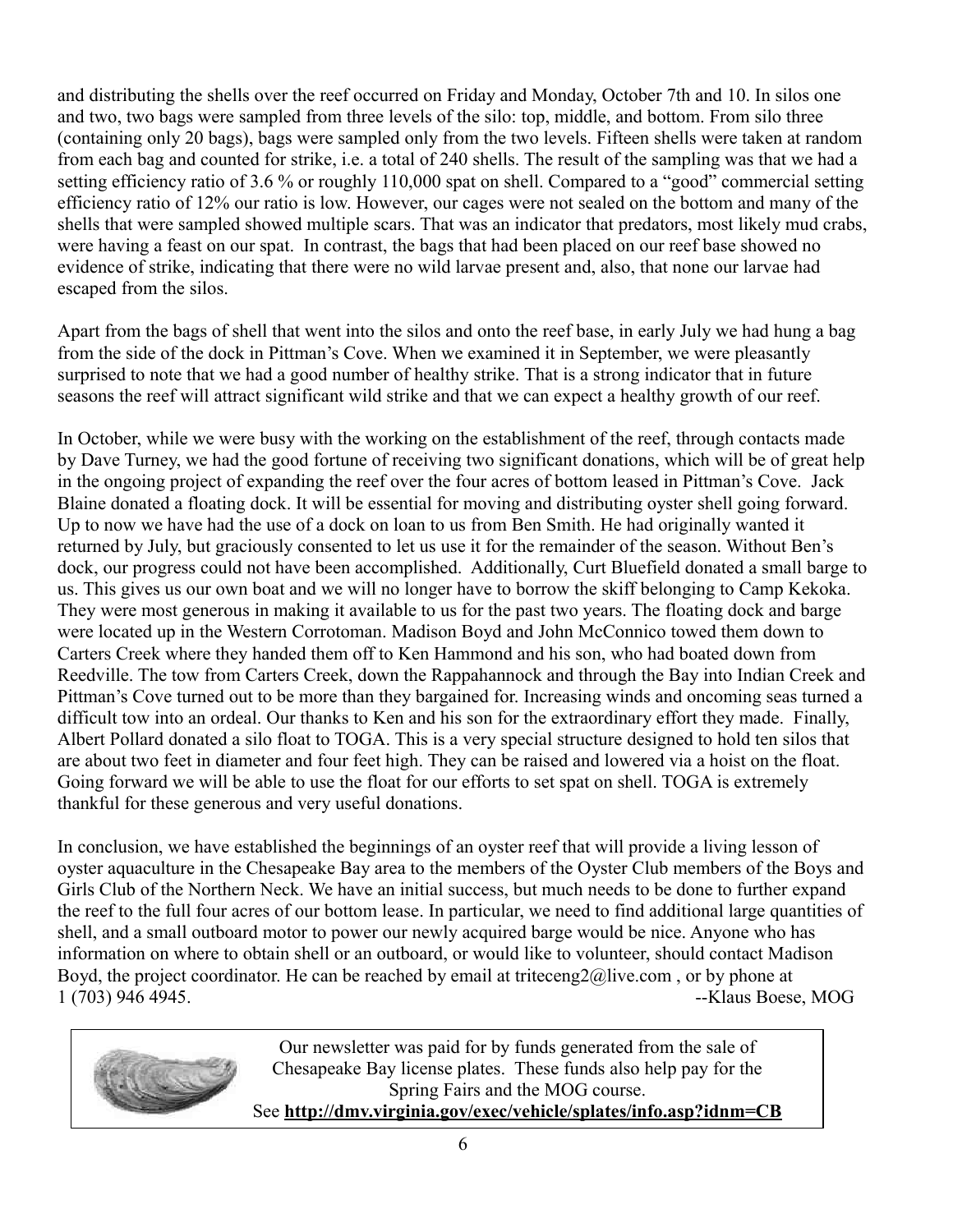## **Bio-Reefs Are Growing Oysters in a Big Way**



Several years ago, when I moved to my home on the Chesapeake Bay in Mathews County, I knew that I wanted to do something about the shoreline, which was eroding in a dramatic way. A ledge of soil and sea grass hung over the water, and each new tide and storm, it seemed, took more of the soil with it. Because the water is fairly shallow near the pier, low tides and winds create a high-energy impact on the shoreline. Storm tides wash more into the grass but then pull soil out as they recede.

At the same time, I noticed that little oysters were growing here and there on some old chunks of concrete that had been put along the shore near my pier. After researching the various materials and theories regarding erosion control, it was clear to me that a living shoreline of sorts was the way to go. One weekend, I happened to hear about an "oyster fair" being sponsored by the Tidewater Oyster Gardeners Association (TOGA) on Gwynn's Island. Curious, I attended, and saw several presentations that really caught my interest. I purchased two floats with some baby oysters and made plans to be an oyster gardener. And I also saw a display by Ready

Reef, a company that builds concrete pyramids into which oyster shells are imbedded. The shells provide an optimum surface for "strikes" of oyster spat. I talked with Chris Davis, who is a principal in the company, and asked if he would come look at my shoreline. I was certain that the artificial reef could be a successful approach to controlling erosion along my shoreline, with the major additional benefit of growing oysters! That was almost three years ago (correction- installed Nov. 2014). Today, I am an enthusiastic member of TOGA, I have thousands of wild baby oysters growing on approximately 150 feet of concrete reef structures along my shoreline, with an opening for kayak and canoe access. The eroding ledge is filling in with sand, soil and sea grass. Ready Reef handled the permit process and monitors the results of the reef as it evolves. I envision the day when the oysters grow into a continuous reef habitat for crabs, shrimp, minnows and other sea creatures, while providing the filtering impact for the Bay that is so critical for cleaner water. In addition, at a recent TOGA event, I also bought two bottom cages, along with hundreds of seed oysters, both diploid and triploid, to grow in the years to come. I still have about 150 oysters from my first visit to the oyster fair (about 200 of them have been eaten!) and they are happily getting to be 7 and 8 inches long in the bottom cages.

People have long since destroyed the massive oyster reefs and pristine Bay waters of past centuries. But I can see progress being made with living shoreline policies administered by the Virginia Marine Resources Commission and through new technologies like man-made oyster reefs that give private waterfront owners better tools to stop erosion and promote healthy populations of the amazing delicious oyster! -- Chris Bridge

> *Your best source of TOGA information is at [www.oystergardener.org](http://www.oystergardener.org/)*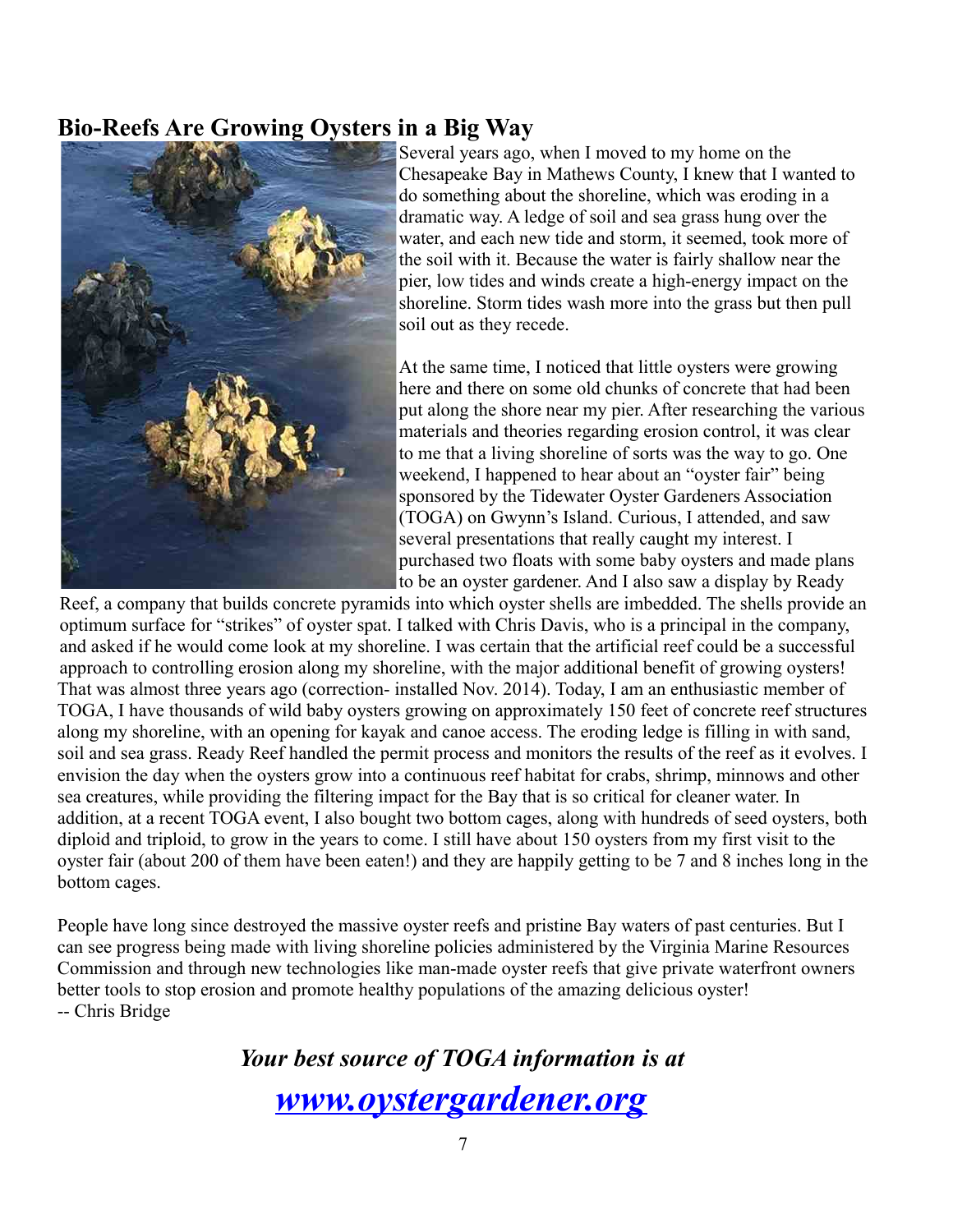#### **TOGA on Display** When Terry Lewis visited Jonathon Putt at the **Mathews County Visitor and**



**Information Center** (https://visitmathews.com/mathewsvisitor-center/), they agreed that TOGA should have an Oyster Gardening Display there. So Vic Spain constructed it and here it is! Please stop by the visitor center and take a look. If you would like a PDF copy of the posters with the educational content , go to

**http://www.oystergardener.org/toga-static-display.** The 12 posters are updated versions of those we use at our community events, and include 3 posters each on TOGA, How to Grow Oysters, Predators and Designs and Devices. The content is printed directly on 1/4 inch thick PVC board. The swing-panel arrangement allows for a great deal of content in a limited space. -- Vic Spain, MOG

**Stratford Hall 2016** The weather was great for both days (Sept. 17 and 18) of this year's Stratford



Hall Wine and Oyster Festival. While attendance did not surpass previous years, there were still over 4,000 patrons over both days! Everyone's spirits were high as they strolled through the different booths of arts and crafts, oysters, wine, spirits, and a plethora of other food and drinks. There was certainly something for the entire family especially the youngest patrons who were thrilled to ride in handmade train cars pulled behind a lawn tractor. This year vendors recorded record sales with two vendors totaling a combination of 5,300 oysters, 65 pounds of shrimp, 240 pounds of crab meat, and 800 clams!

On behalf of Brian Wood, Laura Todd, and all of TOGA, we would like to extend a special thank you to the many volunteers. Your outstanding support and commitment truly

keeps the festival a great time for everyone! -- Barrett Nicks (Longwood University)

#### **Wine & Oyster Tasting Event October 2016**



On October 29, 2016, the Tidewater Oyster Gardeners Association (TOGA) and the Good Luck Cellars Winery teamed up to sponsor their first Wine & Oyster Tasting event at the beautiful winery location on 1025 Good Luck Road, Kilmarnock, Virginia. It was a fantastic fall day, bright sunshine and cool breezes that allowed many attendees to thoroughly enjoy all the different choices of raw and cooked bivalves from the four local growers (Great Wicomico Oyster Company, Morattico Creek Oysters, Rappahannock River Oyster Company and Ward Oyster Company). The otherthan-oyster festivity fare choices were gourmet chicken salad

sandwiches, BBQ sandwiches, chicken noodle soup and corn chowder from the Car Wash Café of Kilmarnock.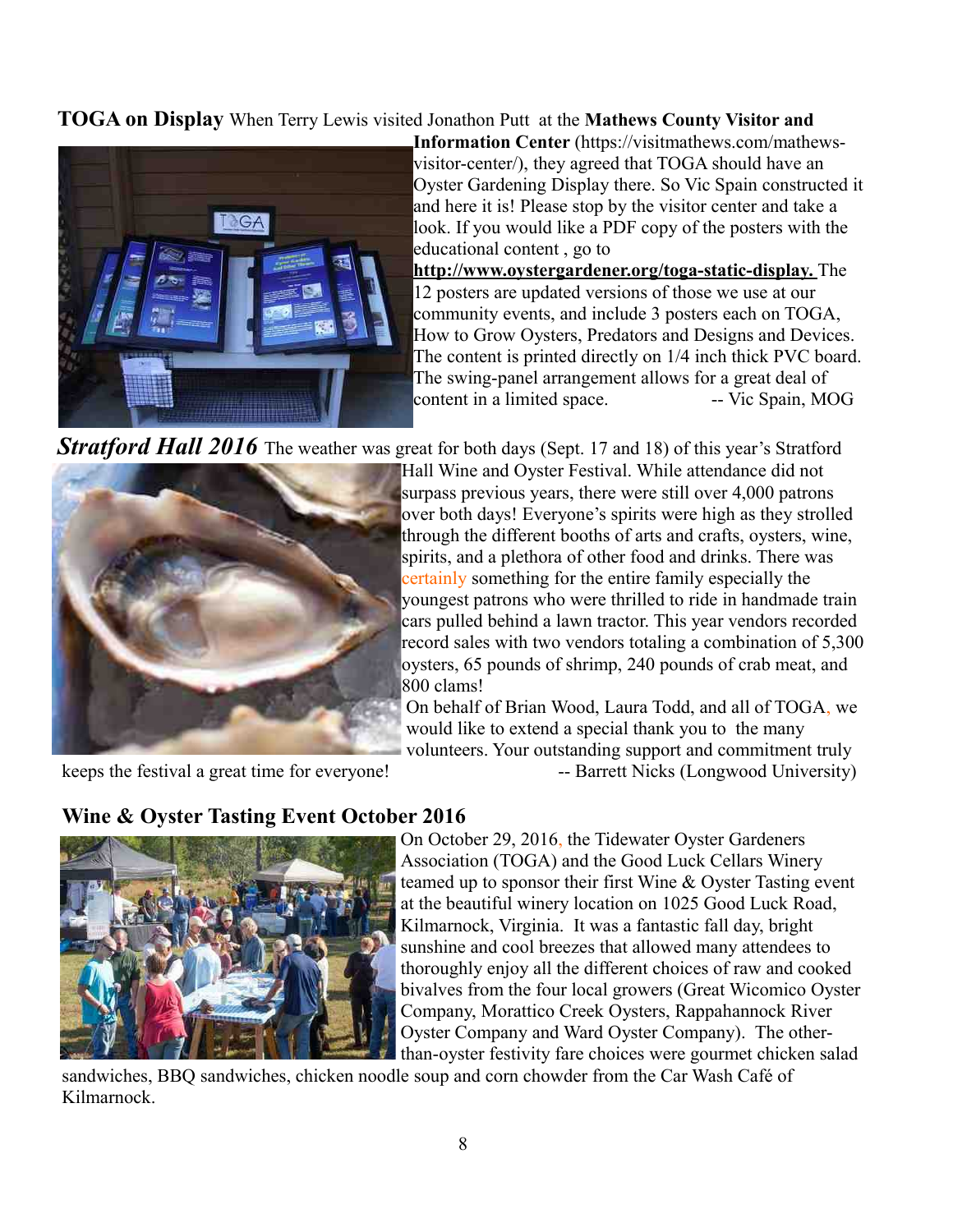Along with the many tummy temptations to sample, people could visit the Good Luck wine tasting bar and lounge. There they found knowledgeable and friendly servers keeping pace with the many happy partakers of the vineyard's best wines. With the large fireplace ablaze and comfortable seating areas near the lengthy bar, much laughter and good cheer filled the expansive room.

Once desired foodstuff and beverages were gathered, folks could relish their yummy repast on the cozy veranda overlooking the event or at the many tables set up just for that purpose. Being able to speak with the four diverse oyster growers about their products was also a fun part of the day's experience. When so much pride and passion goes into the items, it is a pleasure to share the many stories behind the work. Those who wished to learn even more about the many improvements of the Bay's bivalves stopped by the TOGA tent to speak with the helpful MOGs (Master Oyster Gardeners). Some attendees even got the detailed instructions and best gear (Taylor and flip floats) to assist their own waterfront home gardening efforts.

TOGA also sponsored entertaining raffles during the afternoon with a donated "downunder" oyster cage, many TOGA hats and shirts, special handmade oyster shucking blocks with knives, artsy beach glass mobile and jewelry, and some wine-related goodies.

All in all, this first ever Wine & Oyster Tasting at this venue was a great occasion for the winery, the TOGA folks and the growers. Matter of fact, it was so good, that we are looking forward to a repeat in the spring of 2017. Hope to see you there! -- Ann Wood

## **2016 Fall Oyster Float Workshop**

The Oyster Float Workshop was on the beautiful first Saturday of October at the VIMS Hatchery. TOGA sold pre-built floats and supplies, answered questions and provided educational material. In addition, vendors selling accessories and oyster spat (seed oysters) were in attendance and over 100,000 spat were distributed. TOGA built and sold over 60 floats and cages. As a result of this workshop, TOGA has sent a



### *Preparation for Float Workshop*

check for \$2,100 of proceeds to the TOGA/VIMS Endowment from the sale of pre-built floats.

For oyster gardeners wishing to build their own floats, learn to build floats, or just help TOGA prepare for the Workshop, they were invited to pre-build workdays at Charles Yarbrough's house in Weems, VA. The education included how to build Taylor Floats, Flip Floats, Downunders and Bottom Cages. After a few hours learning and working, a hearty pot luck lunch was enjoyed by all. About 15 folks joined our core TOGA team of float builders over the workdays; several new friendships were made.

Please come out and join us for next year's Oyster Float Workshop on the first Saturday of October at the VIMS Hatchery. We welcome everyone who wants to participate in the pre-build workdays. --Charles Yarbrough, MOG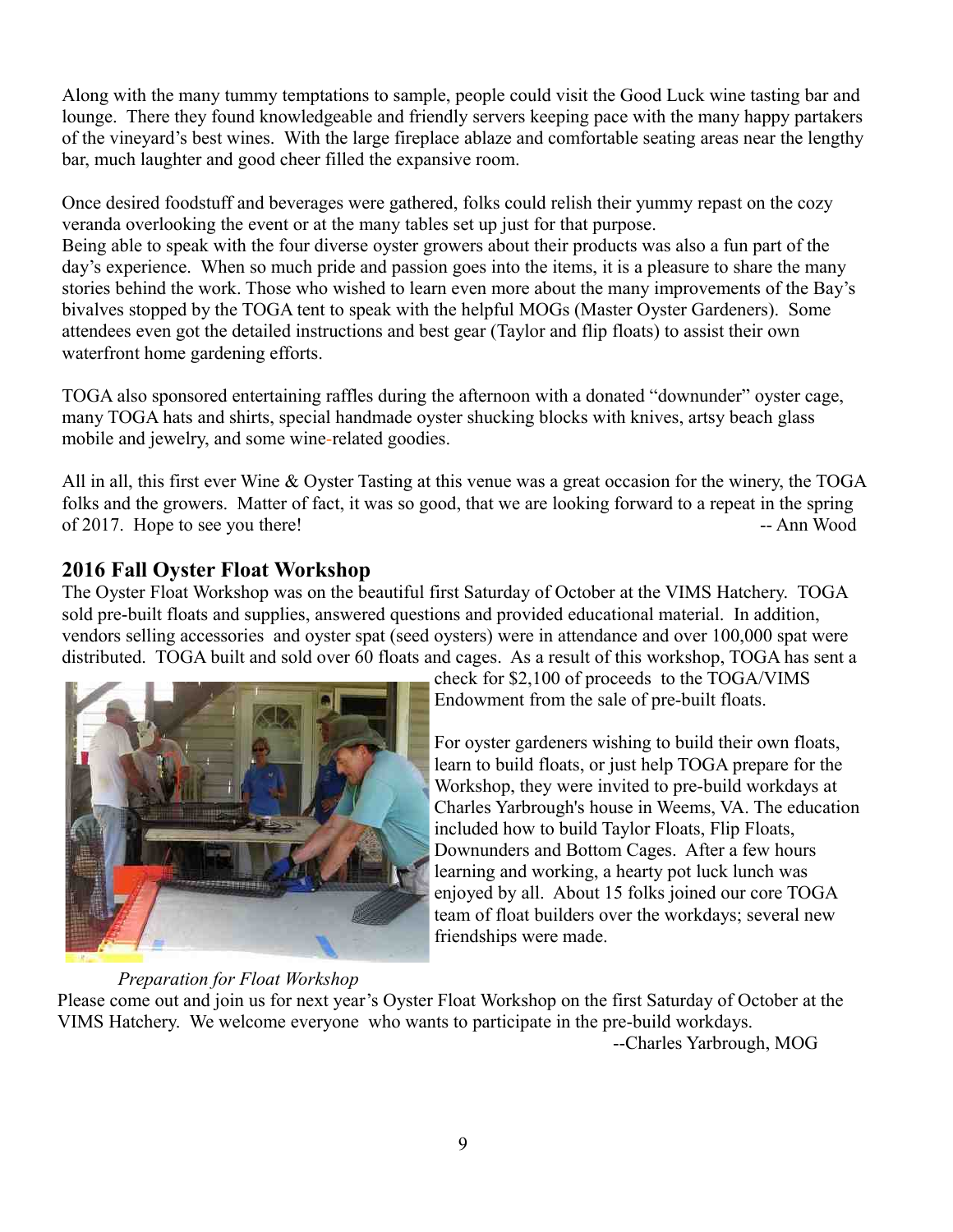#### **TOGA Dues for 2017**

TOGA membership dues of \$15 per family are due in January 2017. Dues are per calendar year regardless of when during the year you actually pay. Members may pay up to 3 years ahead if they wish. Non-profit organizations depend upon their membership to sustain the efforts of the group. Volunteers give of their time and others provide resources as they best can. In many ways the standard membership fee is a simple and easily understood base for the association to build upon.

TOGA truly appreciates that in today's world every dollar counts and the dues are used in the most efficient manner to get as much out of each contribution. All members are more than welcome to provide their input when visiting the TOGA website or our monthly board meetings.

Some have paid their dues early, or may be VIPs not owing dues, but if the address label on this newsletter shows the year 2016 or earlier, your 2017 dues are due in January 2017. While it's on your mind, please fill out the form on the following page and mail it in soon. Or go to [http://www.oystergardener.org/#!join](http://www.oystergardener.org/#!join-toga/c1rtd)[toga/c1rtd](http://www.oystergardener.org/#!join-toga/c1rtd) and update your membership online. For questions about your membership, please contact Vic Spain at vicspain@rocketmail.com or 804 642-6764. -- -- - - - - Vic Spain, MOG

#### **Please Share this TOGA Membership Form**

You are invited to become a member of the Tidewater Oyster Gardeners Association, a group of people interested in growing oysters for fun, for delicious food, and to help restore the health of the Chesapeake Bay. You may also use this to renew your membership.

Members...

•Receive newsletters with the latest oyster gardening information

•Participate in educational events sponsored by TOGA

•Learn about innovations in oyster gardening techniques

•Benefit from the expertise of hundreds of others interested in growing oysters

Membership is \$15.00 for one calendar year, individual or family. This ensures that you will receive regular newsletters and notice of upcoming events.

#### **NOTES**

- Annual membership has increased to \$15 for 2015 and beyond, as approved by the membership.

- The number by your name on this newsletter address block indicates the latest year for which your dues have been paid.

Please fill out membership form below and send to TOGA, PO Box 2463, Gloucester, VA 23061 with a check for \$15 membership dues, payable to TOGA. If you want, you can make an additional donation to support TOGA's educational activities. You can include it in the same check.